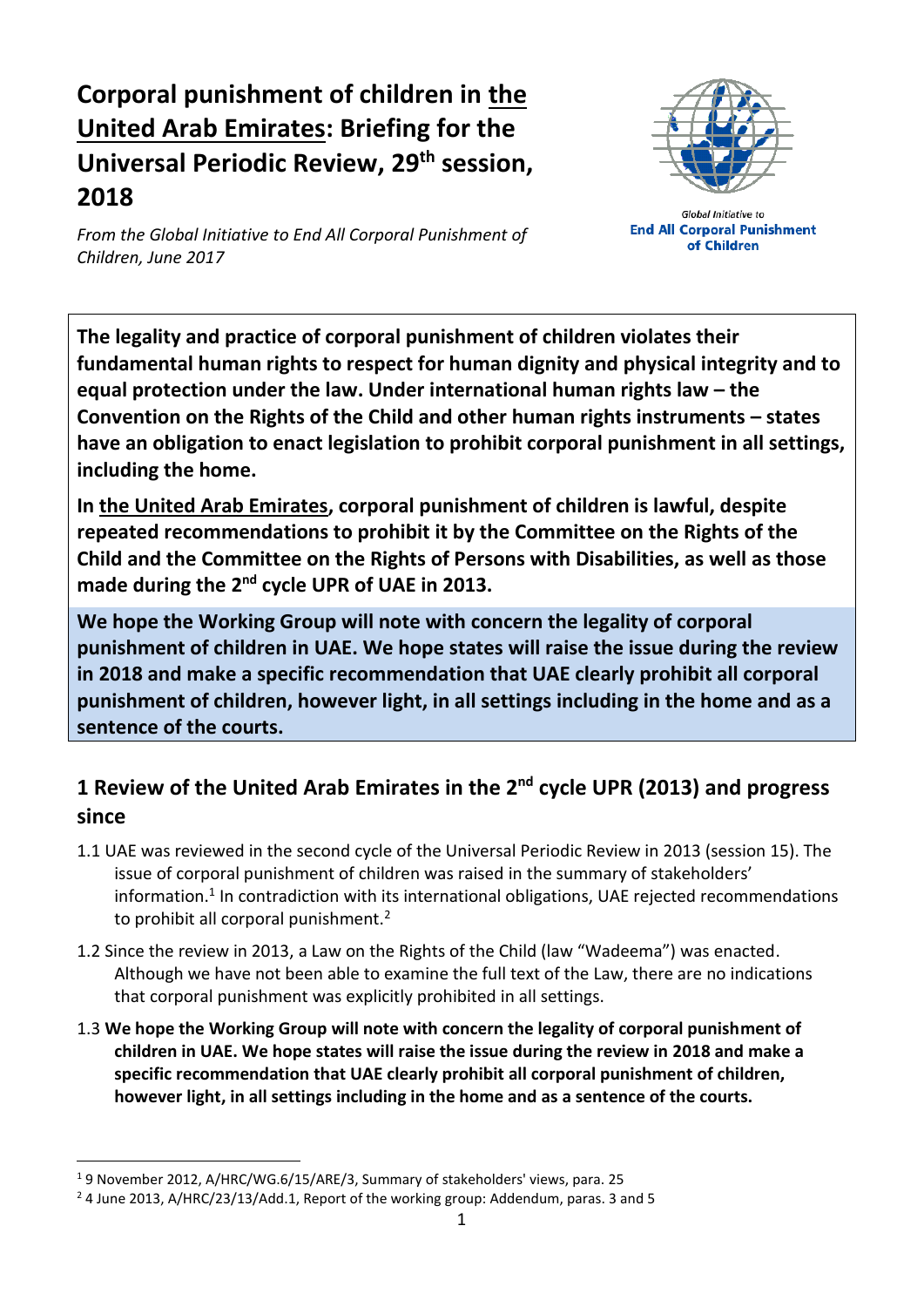## **2 Legality of corporal punishment in the United Arab Emirates**

### *Summary of current law and opportunities for achieving prohibition*

In UAE, corporal punishment of children is unlawful in schools and penal institutions. It is lawful in all other settings including in the home and as a sentence for a crime.

- 2.1 *Home (lawful):* The Penal Code 1987 states in article 53: "There is no crime if the act takes place in good faith in the use of a right provided for in the law and within the limits set for such right. The following shall be considered as a use of right: (1) Chastisement by a husband to his wife and chastisement of the parents, or whoever acts in their stead, to the minor children within the limits prescribed by Shari'a or by law…." Article 59 states: "Exceeding the legitimate limits in good faith shall be considered an extenuating excuse and a judgment of acquittal may be rendered if deemed appropriate by the judge." A 2010 judgment by the Federal Supreme Court reportedly upheld a husband's right to "chastise" his wife and children provided that beating and other forms of punishment leave no physical marks.<sup>3</sup> However, the Government reported to the Committee on the Rights of the Child in 2015 that a committee chaired by a representative of the Ministry of Justice had been formed to review the Penal Code in relation to domestic violence and had included among its recommendations the deletion of article 53(1).<sup>4</sup>
- 2.2 In 2016, the Government reported to the Committee on the Rights of Persons with Disabilities that Law no. 3/2016 on the Rights of the Child or Law "Wadeema" had been passed. It further mentioned that articles 33 to 37 of the Law protected children from all forms of violence.<sup>5</sup> The Law took effect on 15 June 2016<sup>6</sup> – we have yet to obtain a copy in order to establish if it prohibits corporal punishment but there are no indications that explicit prohibition was included.
- 2.3 *Alternative care settings (lawful):* There is no explicit prohibition of corporal punishment in alternative care settings, where corporal punishment is lawful as for parents under the right of chastisement in article 53 of the Penal Code 1987. The Federal Act No. 1 of 2012 concerning care for children of unknown parentage does not prohibit the use of corporal punishment.
- 2.4 *Day care (lawful):* There is no explicit prohibition of corporal punishment in early childhood care or in day care for older children. It is lawful as for parents under the right of chastisement in article 53 of the Penal Code 1987.
- 2.5 *Schools (unlawful):* Corporal punishment is prohibited in schools under article 9 of Ministerial Decision No. 454/2 1998 regulating students' behaviour in school premises. It is considered unlawful in private schools under the Regulation of Behavioural Direction for Private School Students, which states that schools should not resort to non-pedagogic methods for modifying student behaviour, but there is no explicit prohibition. In 2010, the Ministry of Education was reportedly developing a new code of conduct for public schools and private schools were being

<sup>3</sup> Joint submission to the UPR, 2013, from Human Rights Watch, Network for Human Rights Information, Gulf Centre for Human Rights, and Index on Censorship; Submission to the UPR, 2013, from Amnesty International

<sup>4</sup> 6 July 2015, CRC/C/ARE/Q/2/Add.1, Reply to list of issues, paras. 13, 14 and 15

<sup>5</sup> 8 July 2016, CRPD /C/ARE/Q/1/Add.1, Reply to list of issues, para. 15

<sup>6</sup> [http://www.uaeinteract.com/docs/UAE\\_Child\\_Protection\\_Law\\_takes\\_effect\\_on\\_June\\_15/75931.htm,](http://www.uaeinteract.com/docs/UAE_Child_Protection_Law_takes_effect_on_June_15/75931.htm) accessed 5 December 2016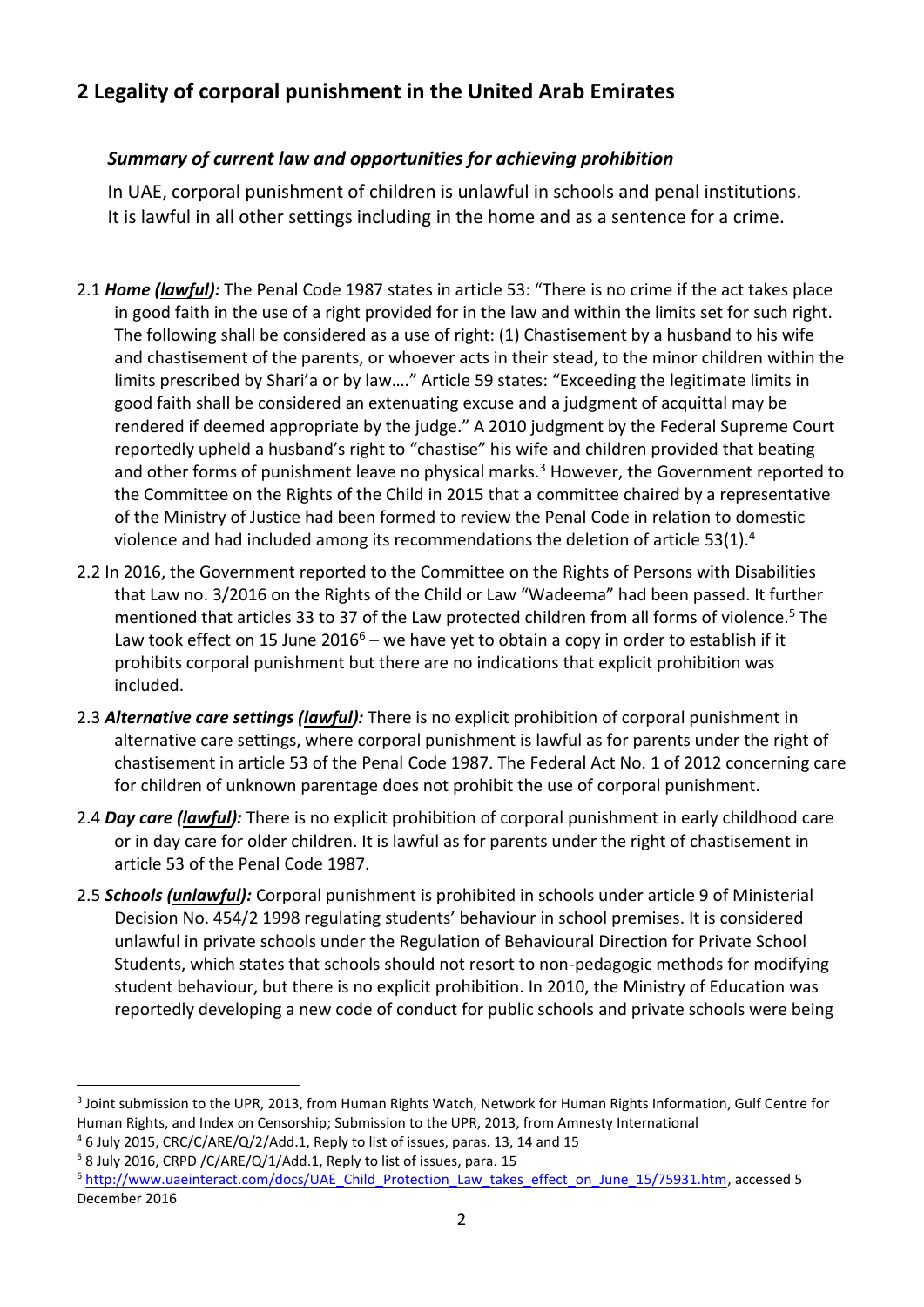urged to do likewise, and calls were being made for it to explicitly forbid the use of corporal punishment.<sup>7</sup>

- 2.6 *Penal institutions (unlawful):* It appears that corporal punishment is unlawful as a disciplinary measure in penal institutions. Penal institutions are regulated by Ministerial Decree No. 471 1995 on the Promulgation of the Executive Regulations for Federal Act No. 43 1992 Regulating Penitentiaries 1995. Article 86(1) states: "Cruelty, beating, torture or any other manifestation of material aggression against a prisoner shall not be authorised. Any form of psychological abuse shall also be prohibited. Disciplinary action against a prisoner shall be within the limits of specified penalties which are in accordance with the provisions of the law and text of this chapter." There is no provision for corporal punishment among the disciplinary measures permitted for juveniles.
- 2.7 *Sentence for crime (lawful):* The main federal laws governing juvenile justice are the Penal Code 1987, the Criminal Procedure Code 1992, the Law of Evidence 1992, and the Juvenile Delinquents and Vagrants Act 1976. These criminal laws apply to non-Islamic offences and to most *ta'zir* (discretionary punishment) offences, but not to *hadd* (mandatory punishments), *qisas* (punished by retaliation) and *diyah* offences (requiring compensation of victims), which are governed solely by Shari'a law. In 2008, the Government reported that the Ministry of Social Affairs was studying a draft law that would improve protection for children, including through the creation of juvenile justice courts, but we have no further information.<sup>8</sup> The Sharia Courts Act 1996 provides for Shari'a courts to try cases concerning crimes allegedly committed by juveniles, and states that Shari'a punishments shall apply (arts. 1 and 2).
- 2.8 The Constitution 1971 prohibits torture and degrading treatment (art. 26) and there is no provision for corporal punishment as a sentence of the courts in the Penal Code, the Juvenile Delinquents and Vagrants Act 1976 or other criminal law. However, child offenders may be subject to corporal punishment under Shari'a law. Punishments include flogging, amputation, and – as retaliation – injury similar to that for which the offender has been convicted of inflicting on the victim.
- 2.9 Islamic law also provides for discretionary *ta'zir* punishments. *Ta'zir* offences and punishments are, with some exceptions, codified in the Penal Code and other criminal laws. Article 1 of the Penal Code states: "In crimes of doctrinal punishment (*Hadud*), retaliation (*Qisas*), and blood money (*Diyah*), the provisions of Islamic Shari'a shall be applied. The crimes and disciplinary punishments (*Ta'azir*) shall be determined according to the provisions of this Code and other criminal statutes."
- 2.10 While the Penal Code itself does not provide for corporal punishment, according to Shari'a law, *ta'zir* punishments should be based on the *hadd* punishments which would be relevant for similar cases, and in practice persons charged under the Code have therefore been sentenced to corporal punishment.<sup>9</sup> The Federal Supreme Court has confirmed that for *ta'zir* offences which are related to *hadd* offences that are not covered by the Penal Code, judges have discretion to specify *hadd* punishments, including flogging.<sup>10</sup> According to Amnesty International, in 2007, a court in al-'Ain sentenced a teenage girl to 60 lashes for having "illicit sex" with a man when she was 14; the sentence was upheld in June 2007.<sup>11</sup>

<sup>7</sup> *DaijiWorld*, 3 February 2010

<sup>8</sup> 9 November 2009, A/HRC/10/29, Report of the Human Rights Council on its tenth session, para. 425

<sup>9</sup> Al-Muhairi, B.S.B.A. (1997), "The Incompatibility of the Penal Code with Shari'a", *Arab Law Quarterly*, 12 (3), 307-329

<sup>10</sup> The Ahmad Malik case – Unpublished Shari'a Criminal Cassation Case No. 44 Year 14, on 30 January 1993

<sup>11</sup> *Amnesty International Report 2007: The State of the World's Human Rights*, London: Amnesty International Publications